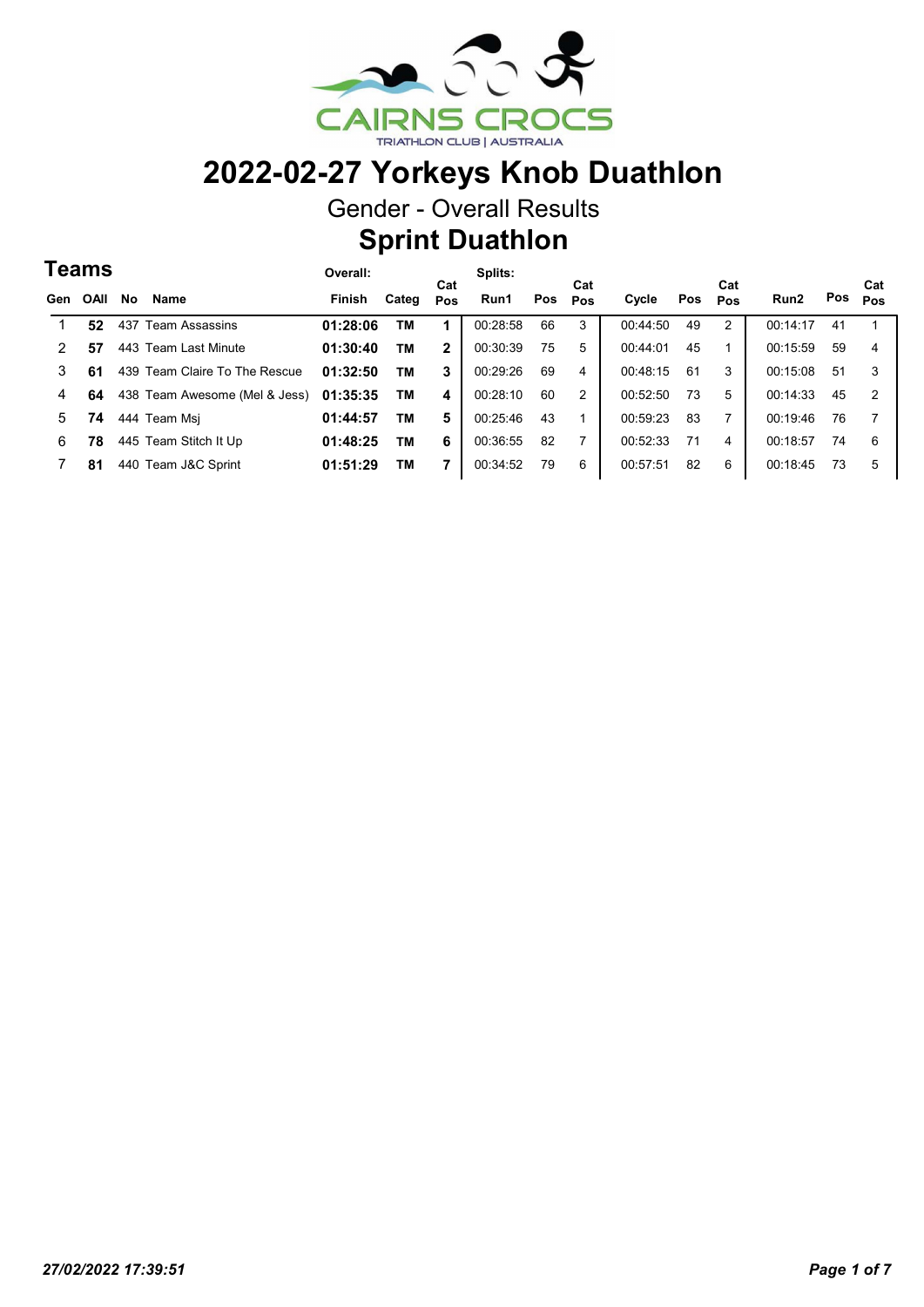

Gender - Overall Results

## Sprint Duathlon

| ×<br>۹<br>۰. |
|--------------|
|--------------|

| Male         |              |     |                          | Overall:       |       |              | Splits:     |              |                |          |                |                |          |                |                |
|--------------|--------------|-----|--------------------------|----------------|-------|--------------|-------------|--------------|----------------|----------|----------------|----------------|----------|----------------|----------------|
| Gen          | <b>OAII</b>  | No  | Name                     | Finish         | Categ | Cat<br>Pos   | Run1        | Pos          | Cat<br>Pos     | Cycle    | Pos            | Cat<br>Pos     | Run2     | Pos            | Cat<br>Pos     |
| $\mathbf{1}$ | 1            |     | 401 Damien Messmer       | 01:00:06 20-29 |       | 1            | 00:16:48    | $\mathbf{1}$ | $\mathbf{1}$   | 00:33:52 | $\mathbf{1}$   | $\mathbf{1}$   | 00:09:25 | $\mathbf{1}$   | $\mathbf{1}$   |
| 2            | $\mathbf{2}$ |     | 418 Matthew Romano       | 01:05:30 20-29 |       | $\mathbf{2}$ | 00:18:10    | 2            | 2              | 00:37:01 | 10             | 2              | 00:10:18 | $\overline{2}$ | 2              |
| 3            | 4            |     | 431 (Jack) John Taylor   | 01:06:04 30-39 |       | 1            | 00:19:47    | 8            | 2              | 00:35:22 | 4              | 1              | 00:10:54 | 5              | 1              |
| 4            | 5            | 73. | Kai Greven               | 01:08:04 16-19 |       | 1            | 00:19:34    | 6            | $\mathbf{1}$   | 00:37:47 | 16             | 1              | 00:10:42 | 4              | $\mathbf{1}$   |
| 5            | 6            | 80  | Michael Haseldine        | 01:08:13 40-49 |       | 1            | 00:21:18    | 13           | 2              | 00:35:41 | 6              | 2              | 00:11:13 | $\overline{7}$ | 2              |
| 6            | 7            |     | 403 Rod Miller           | 01:08:48 40-49 |       | 2            | 00:21:56    | 15           | 4              | 00:35:17 | 3              | 1              | 00:11:34 | 11             | 3              |
| 7            | 8            |     | 404 Brad Miller          | 01:10:11 40-49 |       | 3            | 00:21:50    | 14           | 3              | 00:37:12 | 11             | 3              | 00:11:07 | 6              | 1              |
| 8            | 9            | 48  | Jonathan Camilleri       | 01:10:22       | 30-39 | $\mathbf{2}$ | 00:20:23    | 10           | 3              | 00:38:44 | 21             | 6              | 00:11:14 | 8              | 2              |
| 9            | 10           |     | 433 Stuart Tindall       | 01:11:00 40-49 |       | 4            | 00:20:40    | 11           | $\mathbf{1}$   | 00:38:43 | 20             | 6              | 00:11:37 | 12             | 4              |
| 10           | 11           |     | 411 Callum Ogilvie       | 01:11:55       | 30-39 | 3            | 00:19:33    | 4            | $\mathbf{1}$   | 00:36:25 | 8              | 3              | 00:15:56 | 58             | 10             |
| 11           | 12           |     | 410 James Ogilvie        | 01:13:09 30-39 |       | 4            | 00:23:40    | 28           | 6              | 00:35:54 | $\overline{7}$ | 2              | 00:13:33 | 29             | 6              |
| 12           | 13           |     | 97 Robert Macfarlane     | 01:13:21 50-59 |       | 1            | 00:23:05    | 24           | $\mathbf{1}$   | 00:37:19 | 12             | $\overline{c}$ | 00:12:56 | 22             | $\mathbf{1}$   |
| 13           | 15           | 61  | <b>Kevin Durose</b>      | 01:13:55 40-49 |       | 5            | 00:22:23    | 17           | 5              | 00:39:43 | 25             | 7              | 00:11:48 | 14             | 5              |
| 14           | 16           |     | 85 Alistair Hickey       | 01:14:12 16-19 |       | $\mathbf{2}$ | 00:19:51    | 9            | 3              | 00:42:55 | 39             | 2              | 00:11:25 | 9              | 2              |
| 15           | 17           |     | 400 Neil Mcelvanna       | 01:14:17 30-39 |       | 5            | 00:22:28    | 19           | 4              | 00:39:43 | 24             | 8              | 00:12:05 | 16             | 3              |
| 16           | 18           |     | 434 Mischa Tunevitsch    | 01:14:44       | 30-39 | 6            | 00:24:57    | 37           | 8              | 00:36:51 | 9              | 4              | 00:12:55 | 21             | 4              |
| 17           | 20           |     | 67 James Farrell         | 01:14:57 20-29 |       | 3            | 00:19:33    | 5            | 3              | 00:41:20 | 32             | 3              | 00:14:04 | 40             | 4              |
| 18           | 21           |     | 405 Russell Molina       | 01:15:01       | 40-49 | 6            | 00:24:29    | 33           | 8              | 00:37:44 | 15             | 4              | 00:12:47 | 20             | 7              |
| 19           | 22           |     | 416 Mark Renfree         | 01:15:13 30-39 |       | 7            | 00:24:19    | 32           | $\overline{7}$ | 00:37:34 | 13             | 5              | 00:13:19 | 25             | 5              |
| 20           | 23           | 65  | Marco Faeta              | 01:15:17 30-39 |       | 8            | 00:22:52    | 21           | 5              | 00:38:47 | 22             | $\overline{7}$ | 00:13:37 | 31             | $\overline{7}$ |
| 21           | 24           | 60  | <b>Thomas Dummel</b>     | 01:15:18 16-19 |       | 3            | 00:19:46    | 7            | 2              | 00:43:39 | 42             | 3              | 00:11:51 | 15             | 3              |
| 22           | 26           | 95  | Darren Lydeamore         | 01:15:32 50-59 |       | $\mathbf{2}$ | 00:23:52    | 30           | 3              | 00:38:27 | 19             | 4              | 00:13:12 | 24             | 2              |
| 23           | 27           |     | 421 Tobi Schnell         | 01:15:49 40-49 |       | 7            | 00:22:35    | 20           | 6              | 00:40:49 | 31             | 8              | 00:12:24 | 18             | 6              |
| 24           | 28           |     | 429 Steven Sutcliffe     | 01:17:38 50-59 |       | 3            | 00:23:52    | 31           | 4              | 00:39:58 | 28             | 6              | 00:13:47 | 34             | 4              |
| 25           | 32           | 58  | Jay Doyle                | 01:19:07 50-59 |       | 4            | 00:25:40    | 42           | 5              | 00:39:55 | 27             | 5              | 00:13:31 | 27             | 3              |
| 26           | 33           | 41  | <b>Christopher Arong</b> | 01:19:52 40-49 |       | 8            | 00:26:15    | 49           | 9              | 00:38:06 | 18             | 5              | 00:15:30 | 54             | 10             |
| 27           | 36           |     | 53 Nicholas Chizzoni     | 01:21:04 20-29 |       | 4            | 00:24:47    | 35           | 4              | 00:42:47 | 38             | 4              | 00:13:29 | 26             | 3              |
| 28           | 38           |     | 78 Benjamin Hardy        | 01:21:42 30-39 |       | 9            | 00:25:39 41 |              | 9              | 00:40:21 | 30             | 9              | 00:15:41 | 55             | 9              |
| 29           | 39           |     | 91 Dj Kelly              | 01:22:47 50-59 |       | 5            | 00:28:46    | 64           | 10             | 00:37:42 | 14             | 3              | 00:16:17 | 60             | 8              |
| 30           | 41           |     | 70 Trevor Garvey         | 01:23:08 50-59 |       | 6            | 00:26:14    | 48           | 6              | 00:42:36 | 36             | 7              | 00:14:17 | 42             | 5              |
| 31           | 42           |     | 77 Nick Hannah           | 01:23:16 40-49 |       | 9            | 00:22:57    | 22           | 7              | 00:46:39 | 57             | 9              | 00:13:39 | 32             | 8              |
| 32           | 43           | 51  | Tim Chapman              | 01:24:19 30-39 |       | 10           | 00:26:07    | 46           | 10             | 00:44:14 | 46             | 10             | 00:13:57 | 36             | 8              |
| 33           | 44           |     | 99 Robert Mackenzie      | 01:24:27       | $70+$ | 1            | 00:24:35    | 34           | $\mathbf{1}$   | 00:45:48 | 54             | 1              | 00:14:03 | 39             | 1              |
| 34           | 47           |     | 63 Scott Edwards         | 01:25:52 50-59 |       | 7            | 00:28:22    | 61           | 9              | 00:42:44 | 37             | 8              | 00:14:45 | 46             | 7              |
| 35           | 48           |     | 412 Joe Pilat            | 01:26:04 50-59 |       | 8            | 00:27:06    | 51           | 7              | 00:44:38 | 48             | 9              | 00:14:19 | 43             | 6              |
| 36           | 49           |     | 94 Paul Lim              | 01:26:05 50-59 |       | 9            | 00:23:32    | 27           | 2              | 00:34:47 | 2              | 1              | 00:27:45 | 85             | 10             |
| 37           | 56           |     | 81 Alan Hatcher          | 01:30:26 60-69 |       | 1            | 00:28:06    | 57           | $\mathbf{1}$   | 00:45:49 | 55             | 1              | 00:16:31 | 62             | 1              |
| 38           | 59           |     | 83 Rob Hennessey         | 01:31:40 40-49 |       | 10           | 00:27:06    | 52           | 10             | 00:49:29 | 63             | 10             | 00:15:04 | 50             | 9              |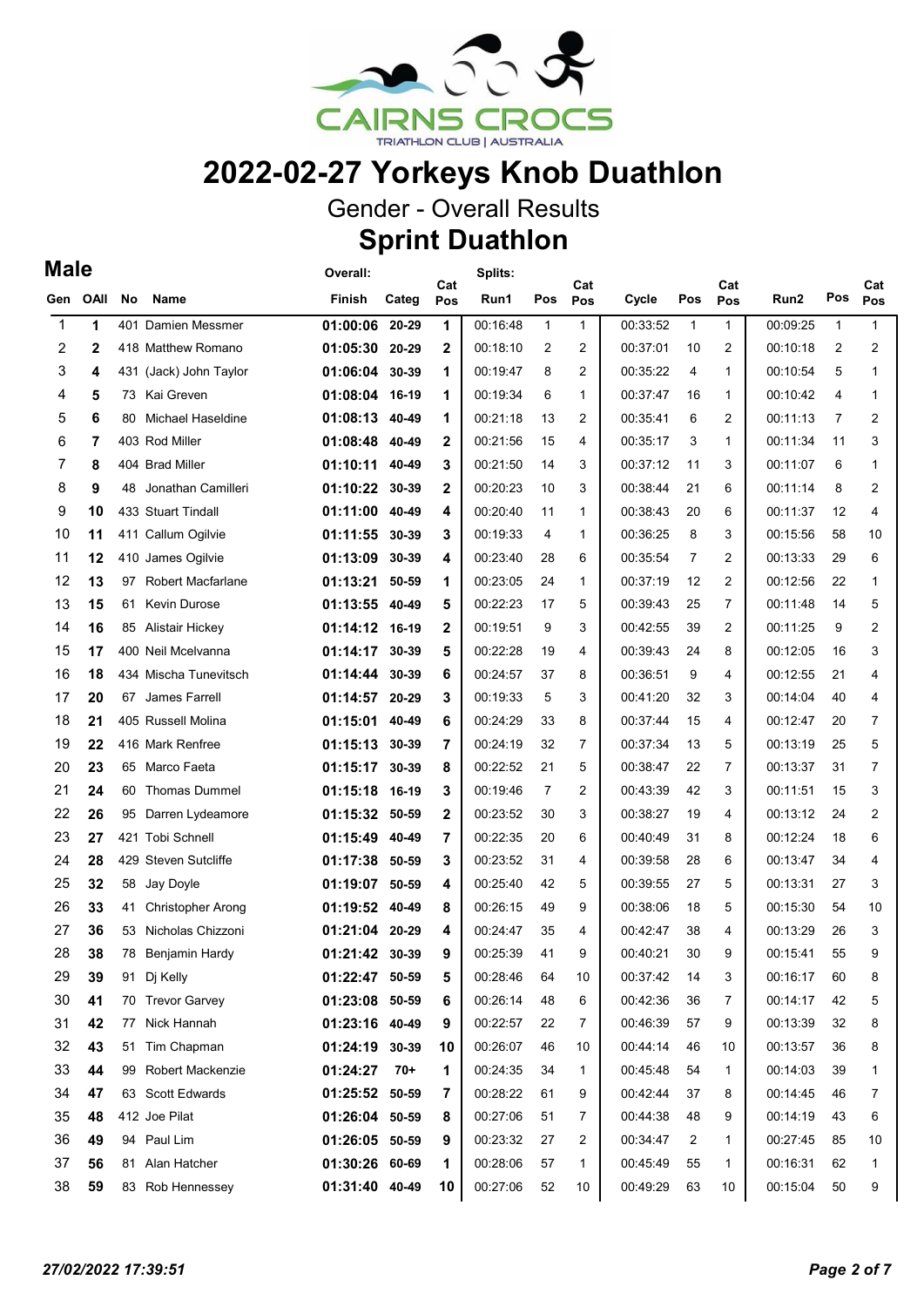

Gender - Overall Results

## Sprint Duathlon

| <b>Male</b> |             |           |                  | Overall: |       |              | Splits:  |     |            |          |     | Cat |                  |     | Cat |
|-------------|-------------|-----------|------------------|----------|-------|--------------|----------|-----|------------|----------|-----|-----|------------------|-----|-----|
| Gen         | <b>OAII</b> | <b>No</b> | Name             | Finish   | Categ | Cat<br>Pos   | Run1     | Pos | Cat<br>Pos | Cycle    | Pos | Pos | Run <sub>2</sub> | Pos | Pos |
| 39          | 60          | 96        | Jeff M           | 01:32:25 | 50-59 | 10           | 00:27:47 | 55  | 8          | 00:47:57 | 59  | 10  | 00:16:39         | 63  | 9   |
| 40          | 63          | 49        | Dylan Carey      | 01:35:16 | 30-39 | 11           | 00:28:47 | 65  | 12         | 00:48:22 | 62  | 11  | 00:18:06         | 71  | 12  |
| 41          | 70          | 56        | Bayden Docking   | 01:39:21 | 30-39 | 12           | 00:29:30 | 70  | 13         | 00:50:48 | 64  | 12  | 00:19:03         | 75  | 13  |
| 42          | 73          | 93        | Benjamin Kuhanez | 01:43:32 | 30-39 | 13           | 00:28:25 | 62  | 11         | 00:57:20 | 80  | 13  | 00:17:46         | 69  | -11 |
| 43          | 77          | 68        | Peter Farrugia   | 01:48:16 | 40-49 | 11           | 00:30:04 | 73  | 11         | 01:00:50 | 84  | 11  | 00:17:22         | 68  | 11  |
| 44          | 85          | 46        | Louis Bonome     | 02:05:02 | 60-69 | $\mathbf{2}$ | 00:41:48 | 86  | 2          | 00.56.09 | 78  | 2   | 00:27:03         | 84  | 2   |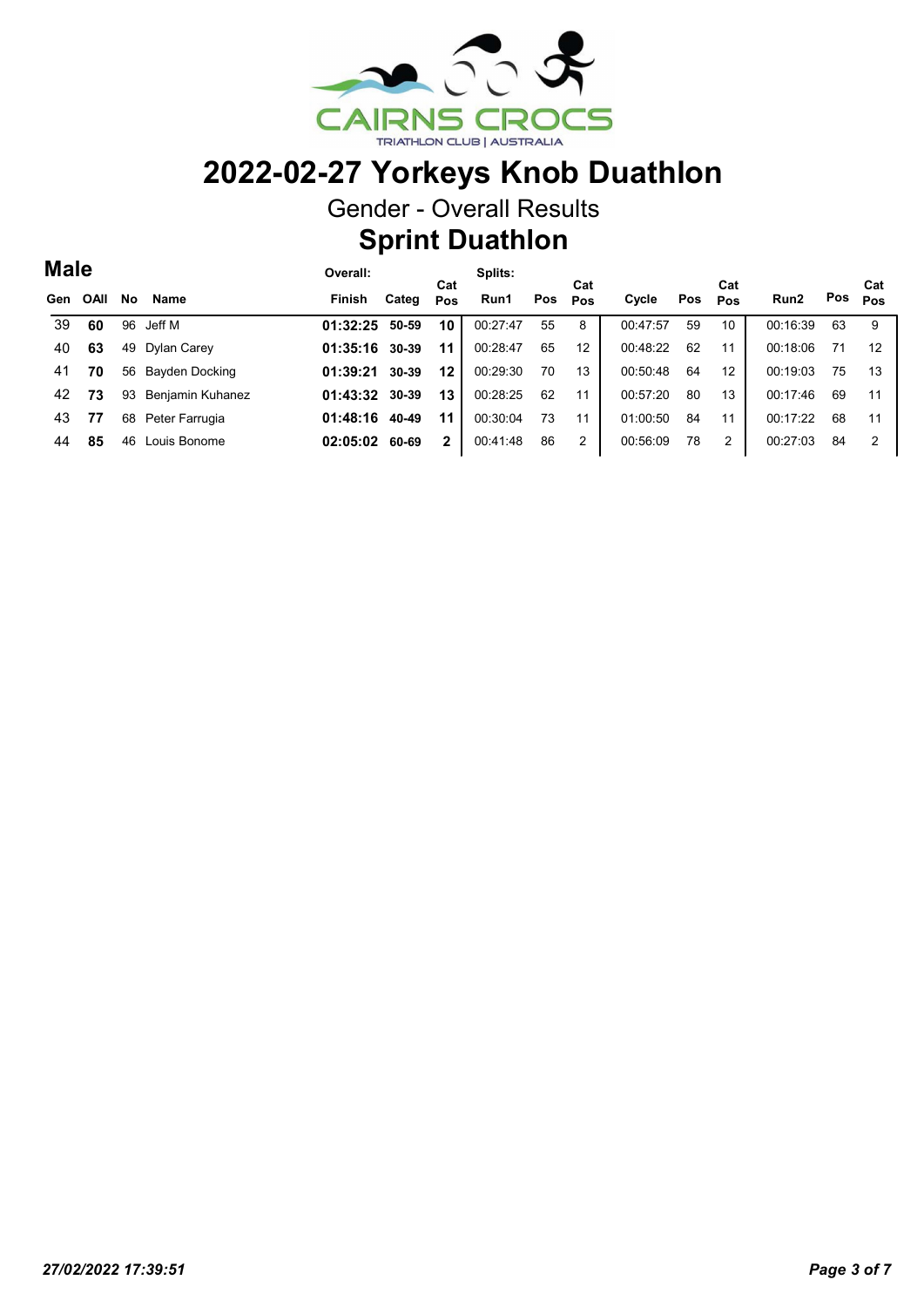

Gender - Overall Results

#### Sprint Duathlon

#### Female

|              | <b>Female</b> |     |                         | Overall:       |       | Cat          | Splits:  |     | Cat            |          |     | Cat          |          |     | Cat          |
|--------------|---------------|-----|-------------------------|----------------|-------|--------------|----------|-----|----------------|----------|-----|--------------|----------|-----|--------------|
| Gen          | OAII          | No  | Name                    | Finish         | Categ | Pos          | Run1     | Pos | Pos            | Cycle    | Pos | Pos          | Run2     | Pos | Pos          |
| $\mathbf{1}$ | 3             |     | 432 Sarah Thomas        | 01:05:39       | 30-39 | 1            | 00:19:32 | 3   | $\mathbf{1}$   | 00:35:28 | 5   | $\mathbf{1}$ | 00:10:37 | 3   | $\mathbf{1}$ |
| 2            | 14            | 89  | Nadine Hunt             | 01:13:52 30-39 |       | $\mathbf{2}$ | 00:22:27 | 18  | $\overline{2}$ | 00:39:48 | 26  | 3            | 00:11:37 | 13  | 2            |
| 3            | 19            | 435 | Cynthia Villiger        | 01:14:46 20-29 |       | 1            | 00:22:05 | 16  | $\overline{2}$ | 00:40:16 | 29  | 1            | 00:12:24 | 19  | 2            |
| 4            | 25            | 82  | Megan Hendry            | 01:15:22 30-39 |       | 3            | 00:23:43 | 29  | 4              | 00:38:04 | 17  | 2            | 00:13:34 | 30  | 4            |
| 5            | 29            | 40  | Ella Appleby            | 01:17:41 20-29 |       | $\mathbf{2}$ | 00:21:17 | 12  | $\mathbf{1}$   | 00:44:51 | 51  | 4            | 00:11:33 | 10  | $\mathbf{1}$ |
| 6            | 30            | 43  | Juanita Barter          | 01:18:21 50-59 |       | 1            | 00:25:33 | 40  | $\overline{2}$ | 00:38:59 | 23  | 1            | 00:13:49 | 35  | 1            |
| 7            | 31            |     | 436 Clare Zappala       | 01:18:31       | 20-29 | 3            | 00:23:30 | 26  | 3              | 00:41:58 | 34  | 2            | 00:13:02 | 23  | 3            |
| 8            | 34            |     | 413 Suzanne Rath        | 01:20:12 30-39 |       | 4            | 00:22:59 | 23  | 3              | 00:44:50 | 50  | 6            | 00:12:22 | 17  | 3            |
| 9            | 35            | 420 | Charline Scherer        | 01:20:24 16-19 |       | 1            | 00:23:06 | 25  | $\mathbf{1}$   | 00:43:46 | 43  | 1            | 00:13:31 | 28  | $\mathbf{1}$ |
| 10           | 37            |     | 427 Helen Smyth         | 01:21:28 50-59 |       | $\mathbf{2}$ | 00:25:16 | 39  | $\mathbf{1}$   | 00:41:49 | 33  | 2            | 00:14:23 | 44  | 2            |
| 11           | 40            | 88  | <b>Emily Houston</b>    | 01:22:56 20-29 |       | 4            | 00:25:50 | 44  | 4              | 00:43:05 | 40  | 3            | 00:14:00 | 38  | 4            |
| 12           | 45            |     | 55 Lucy Devlin          | 01:25:08 30-39 |       | 5            | 00:26:30 | 50  | 6              | 00:43:35 | 41  | 4            | 00:15:02 | 49  | 6            |
| 13           | 46            | 57  | <b>Eleanor Doyle</b>    | 01:25:15 40-49 |       | 1            | 00:26:04 | 45  | $\overline{2}$ | 00:45:12 | 52  | 2            | 00:13:58 | 37  | $\mathbf{1}$ |
| 14           | 50            | 59  | Salome Duff             | 01:26:12 30-39 |       | 6            | 00:27:09 | 53  | $\overline{7}$ | 00:43:53 | 44  | 5            | 00:15:09 | 52  | 7            |
| 15           | 51            | 415 | <b>Susanne Recklies</b> | 01:27:40       | 50-59 | 3            | 00:29:26 | 68  | 4              | 00:42:29 | 35  | 3            | 00:15:44 | 57  | 4            |
| 16           | 53            | 90  | Stephanie Johnston      | 01:28:13 60-69 |       | 1            | 00:27:15 | 54  | $\mathbf{1}$   | 00:46:04 | 56  | 1            | 00:14:52 | 47  | 1            |
| 17           | 54            | 84  | Carmel Hickey           | 01:28:41       | 50-59 | 4            | 00:27:56 | 56  | 3              | 00:45:18 | 53  | 4            | 00:15:26 | 53  | 3            |
| 18           | 55            |     | 426 Anita Skews         | 01:29:38 40-49 |       | $\mathbf{2}$ | 00:28:10 | 59  | 5              | 00:44:38 | 47  | 1            | 00:16:50 | 65  | 5            |
| 19           | 58            | 71  | Claudia Georgouras      | 01:31:11       | 30-39 | 7            | 00:24:56 | 36  | 5              | 00:52:29 | 70  | 7            | 00:13:46 | 33  | 5            |
| 20           | 62            |     | 402 Jos Middleton       | 01:33:11       | 40-49 | 3            | 00:26:11 | 47  | 3              | 00:52:02 | 69  | 4            | 00:14:57 | 48  | 2            |
| 21           | 65            |     | 409 Judith O'donahoo    | 01:35:56 60-69 |       | $\mathbf{2}$ | 00:29:42 | 71  | $\overline{2}$ | 00:48:14 | 60  | 2            | 00:17:59 | 70  | 2            |
| 22           | 66            |     | 417 Takae Roberts       | 01:36:13 40-49 |       | 4            | 00:25:07 | 38  | $\mathbf{1}$   | 00:54:03 | 75  | 5            | 00:17:02 | 67  | 6            |
| 23           | 67            |     | 406 Olive O Neill       | 01:36:54 40-49 |       | 5            | 00:29:00 | 67  | 6              | 00:51:09 | 65  | 3            | 00:16:44 | 64  | 4            |
| 24           | 68            |     | 42 Shana Backshall      | 01:37:41 20-29 |       | 5            | 00:28:26 | 63  | 5              | 00:52:53 | 74  | 6            | 00:16:21 | 61  | 5            |
| 25           | 69            | 92  | Helen Kirby             | 01:39:00 40-49 |       | 6            | 00:28:07 | 58  | 4              | 00:55:09 | 77  | 6            | 00:15:43 | 56  | 3            |
| 26           | 71            | 98  | Celia Mackenzie         | 01:39:40       | 60-69 | 3            | 00:30:00 | 72  | 3              | 00:51:14 | 66  | 3            | 00:18:25 | 72  | 3            |
| 27           | 72            | 87  | <b>Cheralee Horne</b>   | 01:41:59       | 20-29 | 6            | 00:32:23 | 76  | 6              | 00:52:39 | 72  | 5            | 00:16:57 | 66  | 6            |
| 28           | 75            |     | 408 Kerryn O'conor      | 01:45:54 50-59 |       | 5            | 00:34:07 | 78  | 6              | 00:51:23 | 67  | 6            | 00:20:23 | 77  | 5            |
| 29           | 76            |     | 86 Peta Hooper          | 01:46:06 50-59 |       | 6            | 00:35:15 | 80  | $\overline{7}$ | 00:47:56 | 58  | 5            | 00:22:54 | 82  | 9            |
| 30           | 79            |     | 45 Heidi Bonasia        | 01:49:18 50-59 |       | 7            | 00:35:40 | 81  | 8              | 00:51:59 | 68  | 7            | 00:21:38 | 79  | 7            |
| 31           | 80            |     | 44 Tracie Bizant        | 01:49:52 50-59 |       | 8            | 00:30:38 | 74  | 5              | 00:57:47 | 81  | 9            | 00:21:26 | 78  | 6            |
| 32           | 82            |     | 64 Joanna Fack          | 01:53:23 40-49 |       | 7            | 00:33:31 | 77  | 7              | 00:56:42 | 79  | 7            | 00:23:09 | 83  | 7            |
| 33           | 83            |     | 428 Nicola Strutt       | 01:54:34 50-59 |       | 9            | 00:38:17 | 84  | 9              | 00:54:09 | 76  | 8            | 00:22:07 | 81  | 8            |
| 34           | 84            |     | 47 Eliza Camac          | 02:01:14 30-39 |       | 8            | 00:37:16 | 83  | 8              | 01:02:18 | 85  | 8            | 00:21:39 | 80  | 8            |
| 35           | 86            |     | 54 Natalie Cornes       | 02:15:31 30-39 |       | 9            | 00:41:17 | 85  | 9              | 01:04:34 | 86  | 9            | 00:29:40 | 86  | 9            |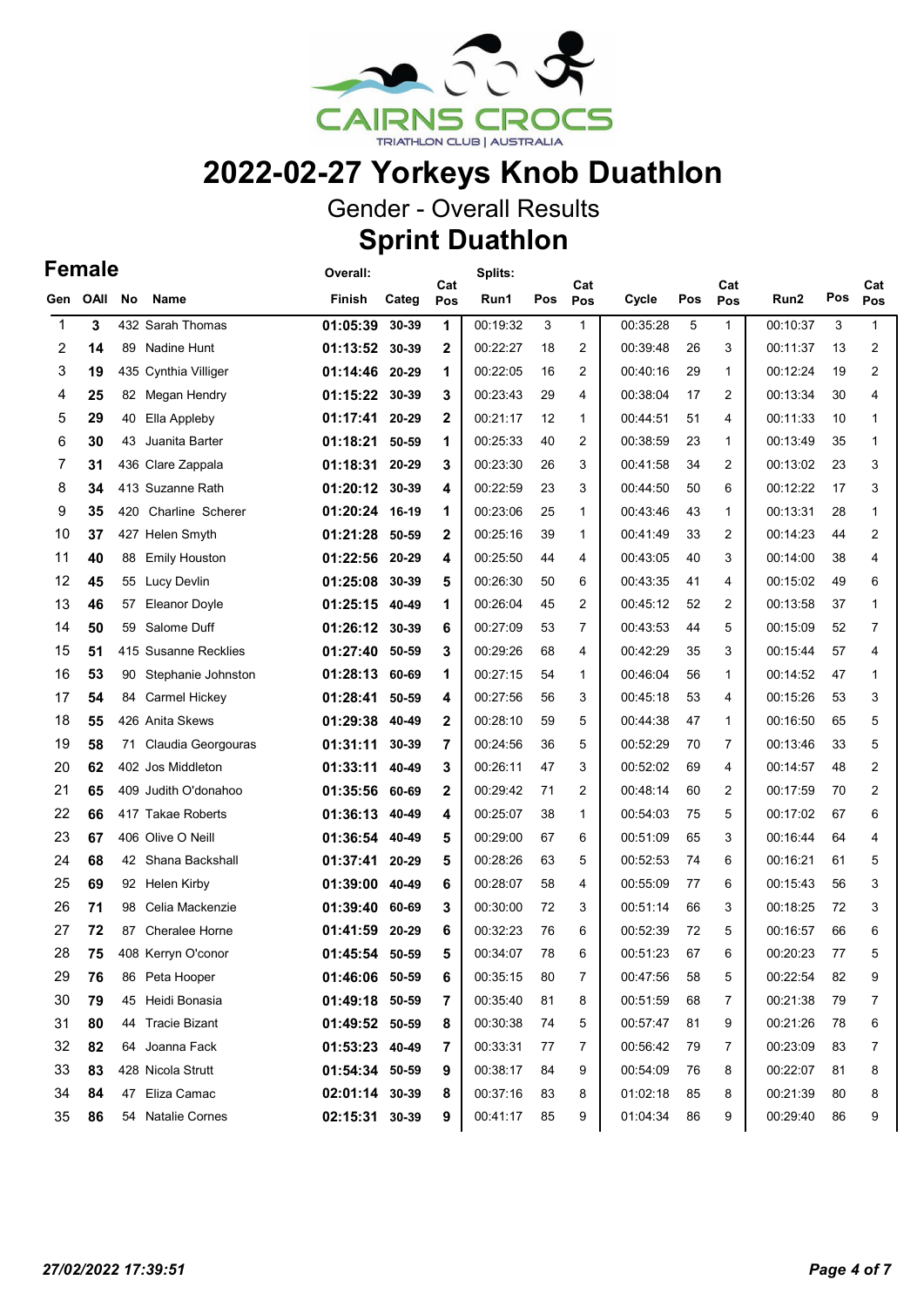

Gender - Overall Results

Enticer Duathlon

|               | <b>Teams</b> |    |                          | Overall:      |           | Cat          | Splits:  |                | Cat            |          |                | Cat            |                  |                | Cat          |
|---------------|--------------|----|--------------------------|---------------|-----------|--------------|----------|----------------|----------------|----------|----------------|----------------|------------------|----------------|--------------|
| Gen           | <b>OAII</b>  | No | <b>Name</b>              | Finish        | Categ     | Pos          | Run1     | Pos            | Pos            | Cycle    | Pos            | Pos            | Run <sub>2</sub> | Pos            | Pos          |
| $\mathbf 1$   | 12           | 39 | Team The 2 Bees          | 00:49:46      | <b>TM</b> | $\mathbf{1}$ | 00:12:41 | 12             | 1              | 00:30:28 | 11             | 1              | 00:06:36         | 6              | 1            |
| <b>Male</b>   |              |    |                          | Overall:      |           | Cat          | Splits:  |                | Cat            |          |                | Cat            |                  |                | Cat          |
| Gen           | OAII         | No | <b>Name</b>              | Finish        | Categ     | Pos          | Run1     | Pos            | Pos            | Cycle    | Pos            | Pos            | Run <sub>2</sub> | Pos            | Pos          |
|               | 7            | 29 | <b>Griffin Haseldine</b> | 00:45:45      | 20-29     | 1            | 00:08:44 | 3              | 1              | 00:27:57 | 9              | 1              | 00:09:03         | 12             | 1            |
| 2             | 8            | 28 | Rye Hannsh               | 00:46:00      | 16-19     | 1            | 00:10:40 | 6              | 1              | 00:26:09 | $\overline{7}$ | 1              | 00:09:11         | 13             | 1            |
| 3             | 10           | 35 | Jason Weyling            | 00:49:09      | 50-59     | 1            | 00:11:22 | 7              | 1              | 00:31:19 | 12             | 1              | 00:06:28         | 5              | 1            |
| 4             | 11           | 36 | James Weyling            | 00:49:09      | $13 - 15$ | 1            | 00:11:22 | 8              |                | 00:31:19 | 13             | 1              | 00:06:27         | 4              | 1            |
| <b>Female</b> |              |    |                          |               |           |              |          |                |                |          |                |                |                  |                |              |
|               |              |    |                          | Overall:      |           |              | Splits:  |                |                |          |                |                |                  |                |              |
| Gen           | OAII         | No | <b>Name</b>              | <b>Finish</b> | Categ     | Cat<br>Pos   | Run1     | Pos            | Cat<br>Pos     | Cycle    | Pos            | Cat<br>Pos     | Run <sub>2</sub> | Pos            | Cat<br>Pos   |
|               | 1            | 37 | <b>Hannah White</b>      | 00:35:04      | 16-19     | 1            | 00:08:11 | $\overline{2}$ | 1              | 00:21:25 | 1              | 1              | 00:05:27         | $\overline{2}$ | 1            |
| 2             | $\mathbf{2}$ | 32 | Verety Pickford          | 00:35:37      | $13 - 15$ | 1            | 00:07:56 | 1              | 1              | 00:22:31 | 3              | 2              | 00:05:09         | 1              | 1            |
| 3             | 3            | 38 | Chloe White              | 00:36:51      | $13 - 15$ | $\mathbf{2}$ | 00:08:57 | 4              | 2              | 00:22:26 | 2              | 1              | 00:05:28         | 3              | 2            |
| 4             | 4            | 30 | Kylie Koelman Brown      | 00:41:31      | 50-59     | 1            | 00:10:22 | 5              | 1              | 00:24:23 | 5              | 2              | 00:06:46         | 7              | $\mathbf{1}$ |
| 5             | 5            | 34 | Deb Steinhofer           | 00:43:27      | 50-59     | $\mathbf{2}$ | 00:11:48 | 10             | 2              | 00:23:32 | $\overline{4}$ | 1              | 00:08:06         | 10             | 2            |
| 6             | 6            | 27 | Melanie Gordon           | 00:43:41      | 30-39     | 1            | 00:11:47 | 9              | 1.             | 00:24:25 | 6              | 1              | 00:07:28         | 8              | $\mathbf{1}$ |
| 7             | 9            | 31 | Nattika Munro            | 00:48:10      | 30-39     | $\mathbf{2}$ | 00:11:56 | 11             | $\overline{2}$ | 00:27:41 | 8              | $\overline{2}$ | 00:08:32         | 11             | 2            |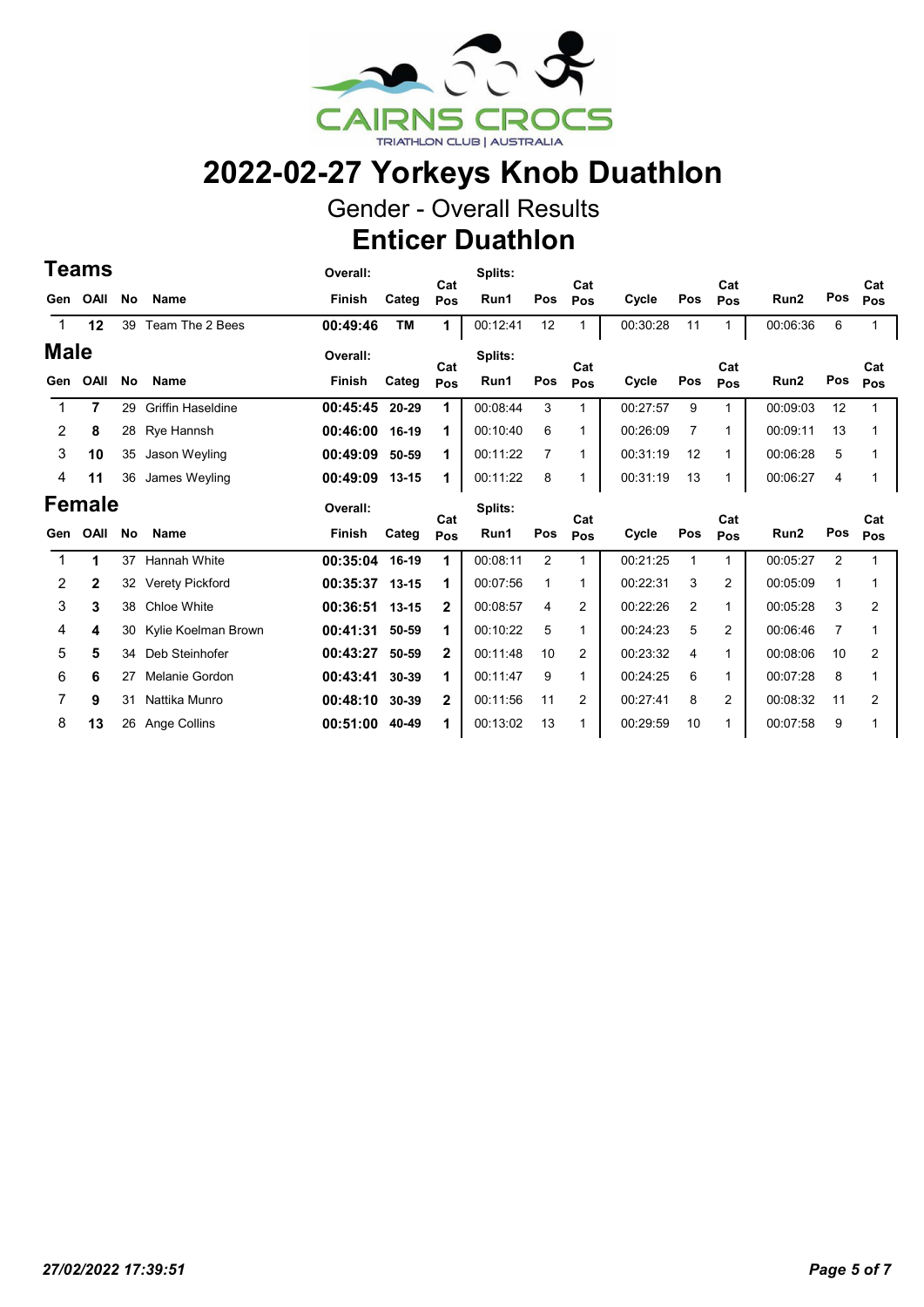

Gender - Overall Results

## Juniors Duathlon

#### Male

| <b>Male</b>    |              |                   |                        | Overall:       |       |              | Splits: |     |            |       |     |            |      |     |            |
|----------------|--------------|-------------------|------------------------|----------------|-------|--------------|---------|-----|------------|-------|-----|------------|------|-----|------------|
| Gen            | OAII         | No                | Name                   | Finish Categ   |       | Cat<br>Pos   | Run1    | Pos | Cat<br>Pos | Cycle | Pos | Cat<br>Pos | Run2 | Pos | Cat<br>Pos |
|                | 1            |                   | 25 Lucas Brierley      | 00:18:48 10-12 |       | 1            |         |     |            |       |     |            |      |     |            |
| 2              | $\mathbf{2}$ | 17                | Zach Hudson            | 00:19:02 10-12 |       | $\mathbf{2}$ |         |     |            |       |     |            |      | 2   | 2          |
| 3              | 3            | 19                | Sena Mcgrath           | 00:19:20 10-12 |       | 3            |         |     |            |       |     |            |      | 3   | 3          |
| 4              | 5            | 15                | Keean Greven           | 00:19:47 10-12 |       | 4            |         |     |            |       |     |            |      | 5   |            |
| 5              | 7            | 21                | Finn Recklies-Houlihan | 00:21:42 10-12 |       | 5            |         |     |            |       |     |            |      | 7   | 5          |
| <b>Female</b>  |              |                   |                        |                |       |              |         |     |            |       |     |            |      |     |            |
|                |              |                   |                        | Overall:       |       |              | Splits: |     |            |       |     |            |      |     |            |
| Gen            | OAII         | No                | Name                   | Finish         | Categ | Cat<br>Pos   | Run1    | Pos | Cat<br>Pos | Cycle | Pos | Cat<br>Pos | Run2 | Pos | Cat<br>Pos |
|                | 4            | 18                | Elizabeth Leary        | 00:19:27 10-12 |       |              |         |     |            |       |     |            |      | 4   |            |
| $\overline{2}$ | 6            | $12 \overline{ }$ | Bianca Aiken           | 00:20:38 10-12 |       | $\mathbf{2}$ |         |     |            |       |     |            |      | 6   | 2          |
| 3              | 8            | 14                | Emma Blain             | 00:25:35 10-12 |       | 3            |         |     |            |       |     |            |      | 8   | 3          |
| 4              | 9            | 13                | Izabella Albrecht      | 00:28:35 10-12 |       | 4            |         |     |            |       |     |            |      | 9   |            |